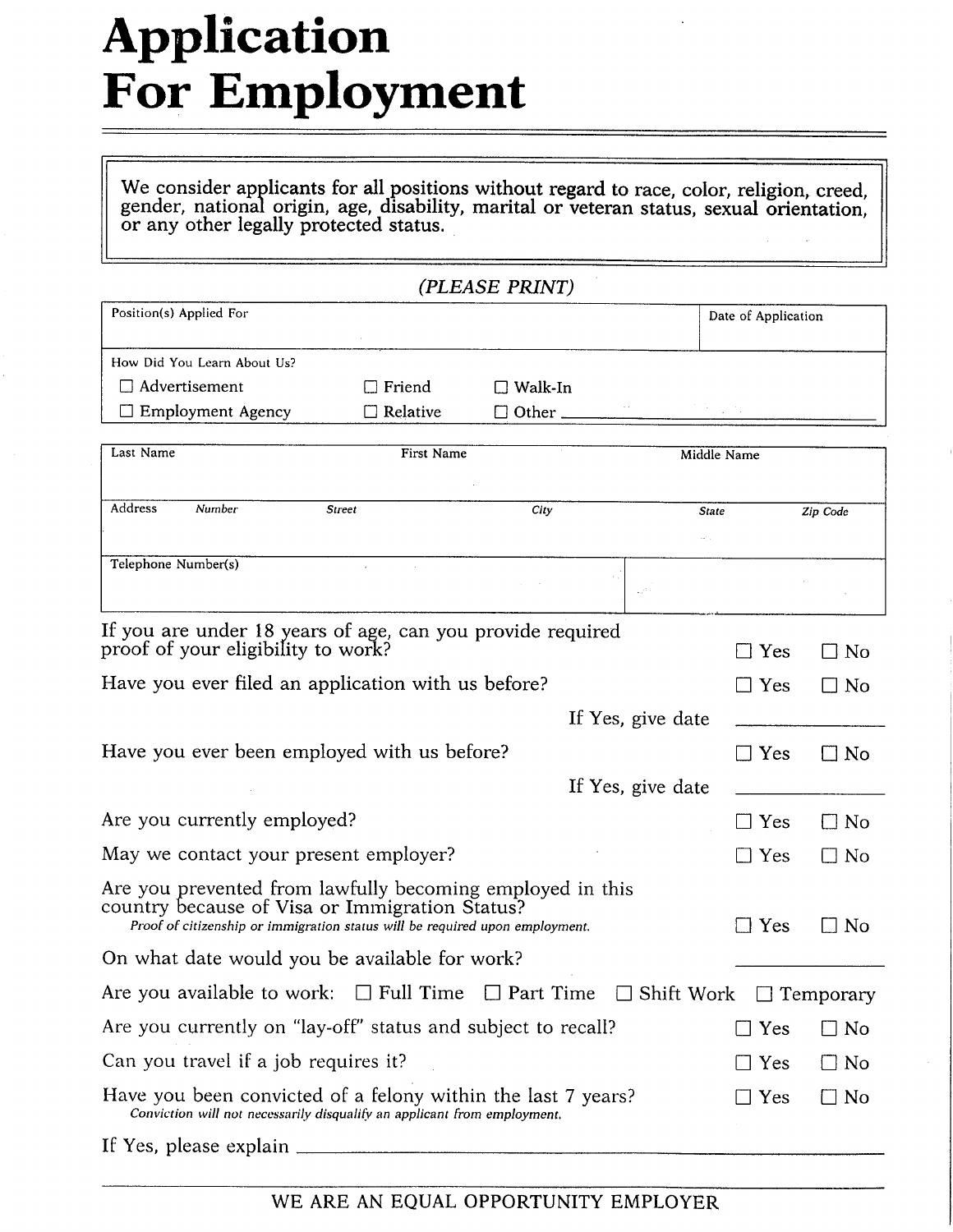### **Education**

|                             | <b>Name and Address</b><br>of School | <b>Course of Study</b> | <b>Years</b><br>Completed | Diploma<br>Degree |
|-----------------------------|--------------------------------------|------------------------|---------------------------|-------------------|
| Elementary<br><b>School</b> |                                      |                        |                           |                   |
| High<br><b>School</b>       |                                      |                        |                           |                   |
| Undergraduate<br>College    |                                      |                        |                           |                   |
| Graduate<br>Professional    |                                      | $\cdot$                |                           |                   |
| Other<br>(Specify)          |                                      |                        |                           |                   |

|              | Indicate any foreign languages you can speak, read and / or write |      |      |
|--------------|-------------------------------------------------------------------|------|------|
|              | <b>FLUENT</b>                                                     | GOOD | FAIR |
| <b>SPEAK</b> |                                                                   |      |      |
| <b>READ</b>  |                                                                   |      |      |
| <b>WRITE</b> |                                                                   |      |      |

 $\overline{\text{Describe any specialized training; apprenticeship, skills and extra-curricular activities.}}$  $\label{eq:2} \mathcal{L}_{\mathcal{L}} = \left\{ \mathcal{L}_{\mathcal{L}} \right\} \left( \mathcal{L}_{\mathcal{L}} \right) \mathcal{L}_{\mathcal{L}} \left( \mathcal{L}_{\mathcal{L}} \right)$ 

Describe any job-related training received in the United States military.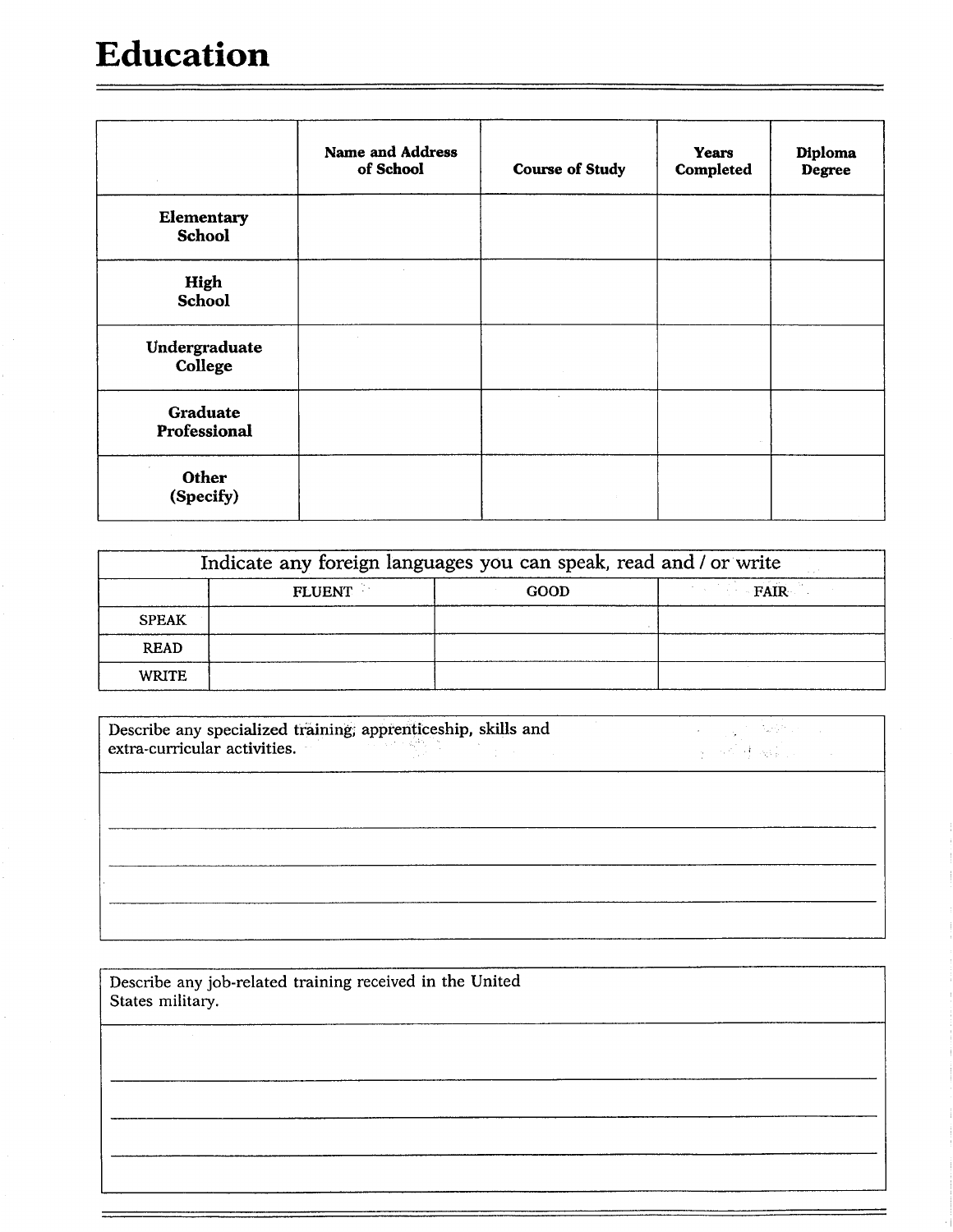## **Employment Experience**

Start with your present or last job. Include any job-related military service assignments and volunteer activities. You may exclude organizations which indicate race, color, religion, gender, national origin, disabilities or other protected status.

|                  | Employer                  |            |                           | Dates Employed            |                       |
|------------------|---------------------------|------------|---------------------------|---------------------------|-----------------------|
| $\mathbf{1}$     |                           |            | From                      | To                        | Work Performed        |
|                  | <b>Address</b>            |            |                           |                           |                       |
|                  | Telephone Number(s)       |            |                           | <b>Hourly Rate/Salary</b> |                       |
|                  |                           |            | <b>Starting</b>           | Final                     |                       |
|                  | Job Title                 | Supervisor |                           |                           |                       |
|                  | Reason for Leaving        |            |                           |                           |                       |
|                  | Employer                  |            |                           | Dates Employed            |                       |
| $\overline{2}$ . |                           |            | From                      | To                        | Work Performed        |
|                  | Address                   |            |                           |                           |                       |
|                  | Telephone Number(s)       |            | Hourly Rate/Salary        |                           |                       |
|                  |                           |            | Starting                  | Final                     |                       |
|                  | Job Title                 | Supervisor |                           |                           |                       |
|                  | Reason for Leaving        |            |                           |                           |                       |
|                  | Employer                  |            | Dates Employed            |                           |                       |
| 3.               |                           |            | From                      | To                        | <b>Work Performed</b> |
|                  | Address                   |            |                           |                           |                       |
|                  | Telephone Number(s)       |            | <b>Hourly Rate/Salary</b> |                           |                       |
|                  | Job Title                 |            | Starting                  | Final                     |                       |
|                  |                           | Supervisor |                           |                           |                       |
|                  | <b>Reason for Leaving</b> |            |                           |                           |                       |
|                  | Employer                  |            | Dates Employed            |                           |                       |
| 4.               |                           |            | From                      | To                        | Work Performed        |
|                  | Address                   |            |                           |                           |                       |
|                  | Telephone Number(s)       |            | <b>Hourly Rate/Salary</b> |                           |                       |
|                  |                           |            | <b>Starting</b>           | Final                     |                       |
|                  | Job Title                 | Supervisor |                           |                           |                       |
|                  | Reason for Leaving        |            |                           |                           |                       |
|                  |                           |            |                           |                           |                       |

If you need additional space, please continue on a separate sheet of paper.

List professional, trade, business or civic activities and offices held. You may exclude membership which would reveal gender, race, religion, national origin, age, ancestry, disability or other protected status: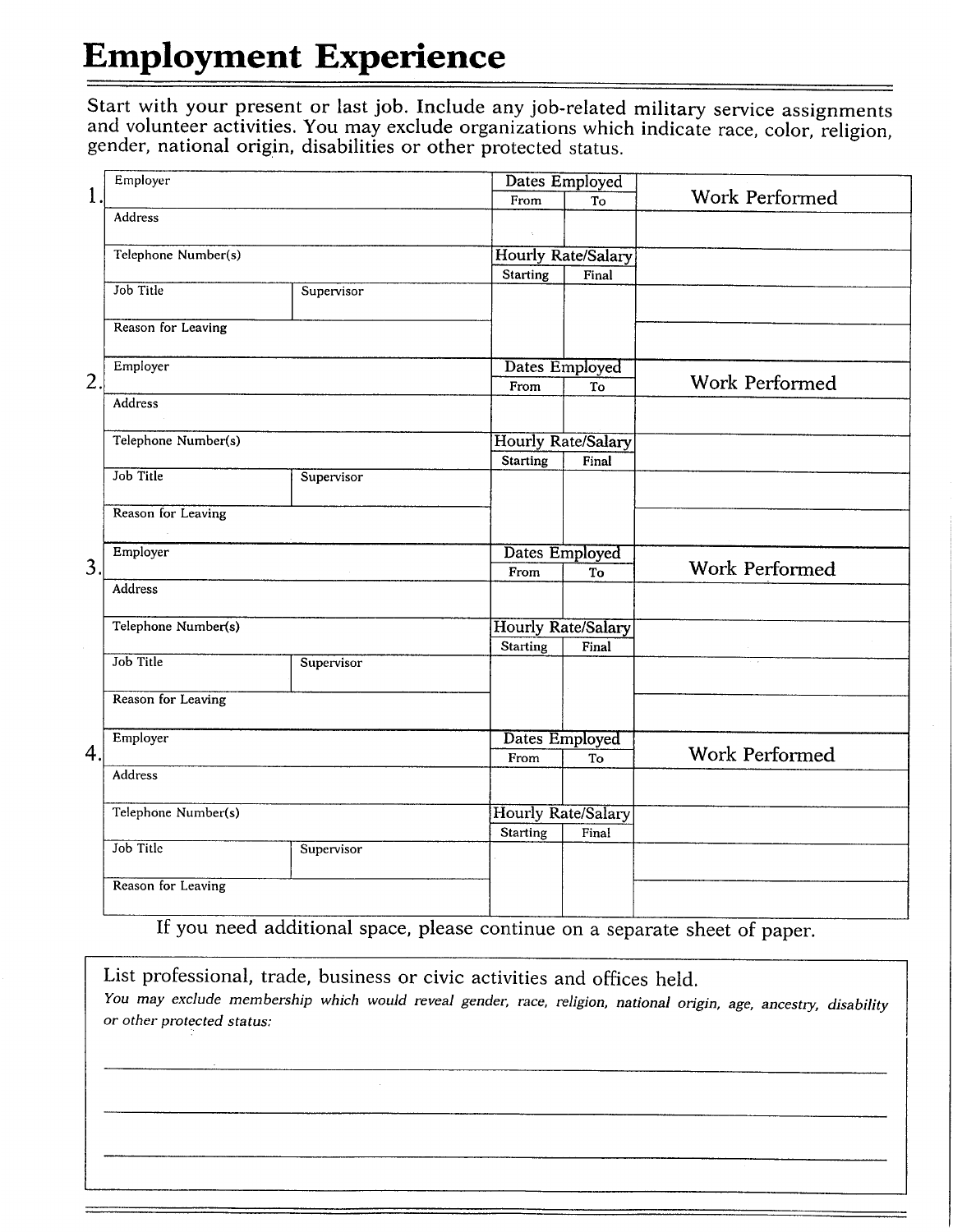### **Additional Information**

#### **Other Qualifications**

Summarize special job-related skills and qualifications acquired from employment or other experience.

#### **Specialized Skills Check Skills/Equipment Operated**

| CRT          | $_{\rm{z,Ex}}$ | Production/Mobile<br>Machinery (list): | Other (list):            |
|--------------|----------------|----------------------------------------|--------------------------|
| PC           | Lotus 1-2-3    |                                        |                          |
| Calculator   | $PRX$ System   |                                        |                          |
| __Typewriter | Wordperfect    |                                        | $\overline{\phantom{a}}$ |

State any additional information you feel may be helpful to us in considering your application.

#### Note to Applicants: DO NOT ANSWER THIS QUESTION UNLESS YOU HAVE BEEN INFORMED ABOUT THE REQUIREMENTS OF THE JOB FOR WHICH YOU ARE APPLYING.

Are you capable of performing in a reasonable manner the activities involved in the job or occupation for which you have applied? A description of the activities involved in such a job or occupation is attached.  $YES$  NO

### **References**

| 1.      |           |  |           |
|---------|-----------|--|-----------|
|         | (Name)    |  | Phone $#$ |
|         | (Address) |  |           |
| t<br>2. |           |  |           |
|         | (Name)    |  | Phone $#$ |
|         | (Address) |  |           |
| 3.      | $\sim$    |  |           |
|         | (Name)    |  | Phone #   |
|         | (Address) |  |           |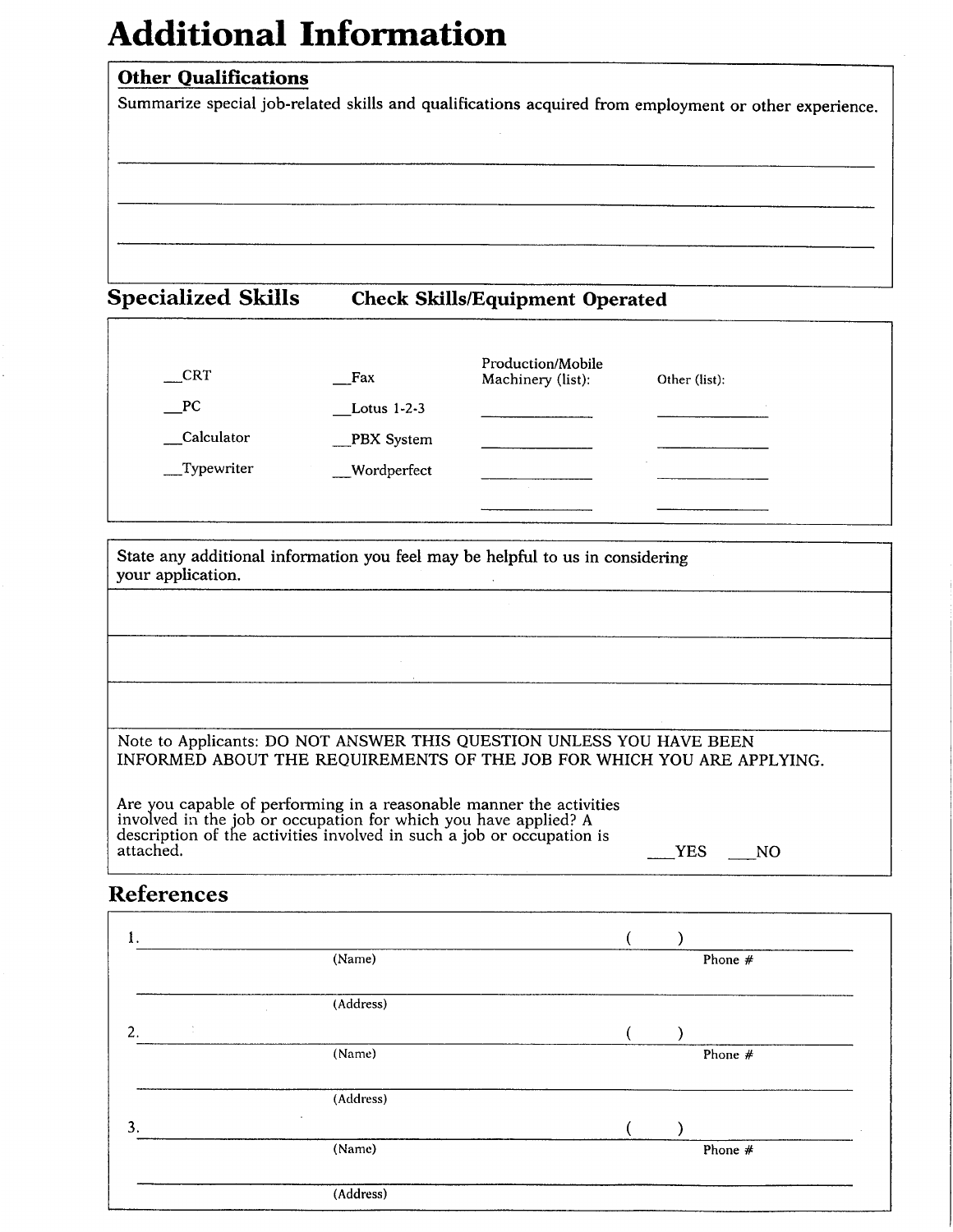### **Applicant's Statement**

I certify that answers given herein are true and complete to the best of my knowledge.

I authorize investigation of all statements contained in this application for employment as may be necessary in arriving at an employment decision.

This application for employment shall be considered active for a period of time not to exceed 45 days. Any applicant wishing to be considered for employment beyond this time period should inquire as to whether or not applications are being accepted at that time.

I hereby understand and acknowledge that, unless otherwise defined by applicable law, any employment relationship with this organization is of an "at will" nature, which means that the Employee may resign at any time and the Employer may discharge Employee at any time with or without cause. It is further understood that this "at will" employment relationship may not be changed by any written document or by conduct unless such change is specifically acknowledged in writing by an authorized executive of this organization.

In the event of employment, I understand that false or misleading information given in my application or interview(s) may result in discharge. I understand, also, that I am required to abide by all rules and regulations of the employer.

Signature of Applicant

Date

|                                        |  | FOR PERSONNEL DEPARTMENT USE ONLY                                                                                                                                                                                                                                         |                            |
|----------------------------------------|--|---------------------------------------------------------------------------------------------------------------------------------------------------------------------------------------------------------------------------------------------------------------------------|----------------------------|
| Arrange Interview $\Box$ Yes $\Box$ No |  |                                                                                                                                                                                                                                                                           |                            |
|                                        |  |                                                                                                                                                                                                                                                                           | INTERVIEWER<br><b>DATE</b> |
| Job Title                              |  | Hourly Rate/<br>Salary _________ Department____________                                                                                                                                                                                                                   |                            |
|                                        |  |                                                                                                                                                                                                                                                                           | <b>DATE</b>                |
|                                        |  | NOTES                                                                                                                                                                                                                                                                     |                            |
|                                        |  |                                                                                                                                                                                                                                                                           |                            |
|                                        |  |                                                                                                                                                                                                                                                                           |                            |
|                                        |  |                                                                                                                                                                                                                                                                           |                            |
| and/or Federal Law                     |  | This Application For Employment is sold for general use throughout the United States. Amsterdam Printing and Litho Corp. assumes<br>no responsibility for the use of said form or any questions which, when asked by the employer of the job applicant, may violate State |                            |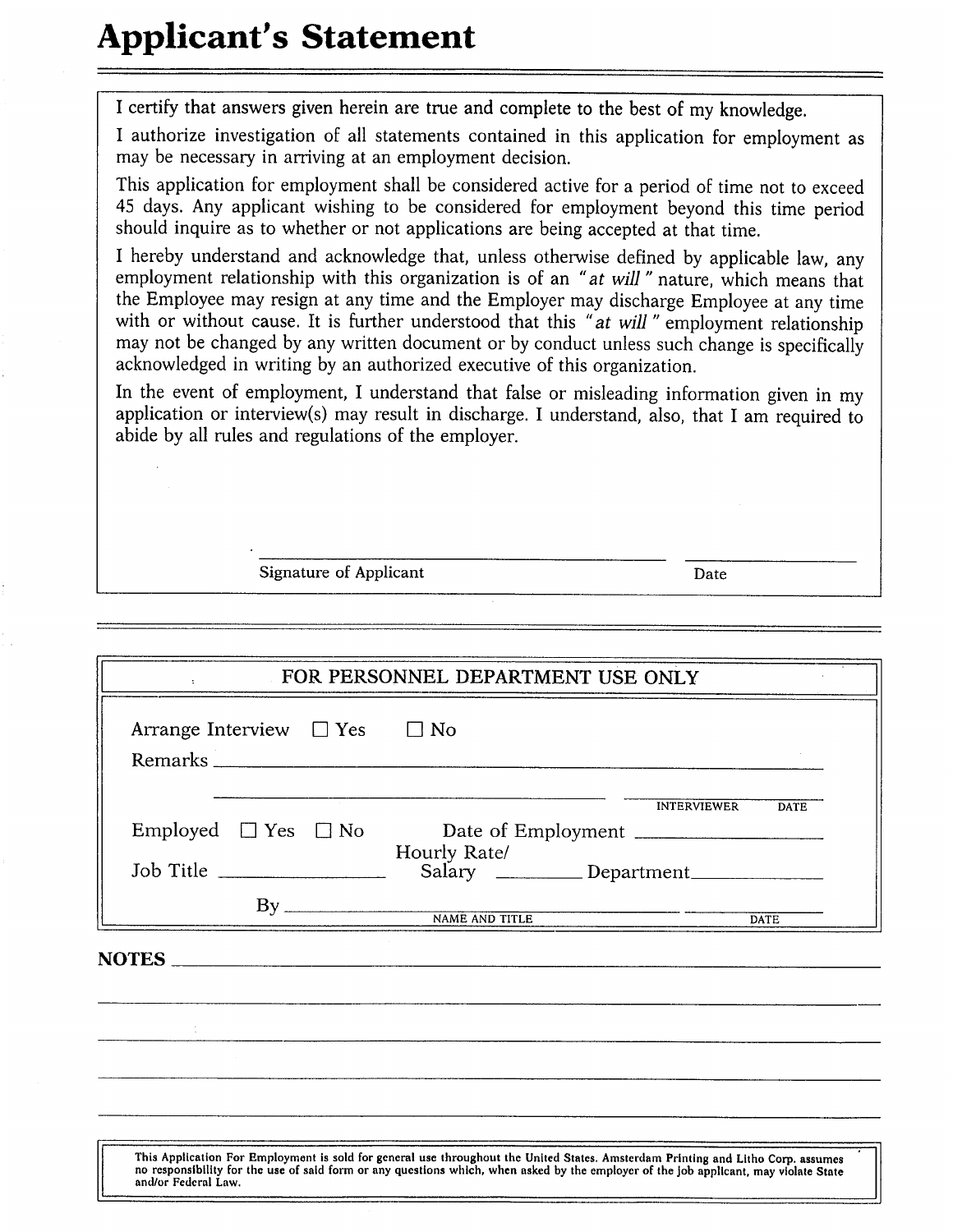#### **BRIGHTON TOWNSHIP**

#### **EMPLOYEE NAME**:

**JOB CLASSIFICATION**: Secretary/Bookkeeper

#### **POSITION DESCRIPTION/SUMMARY**:

Performs secretarial, bookkeeping and reception duties for municipal office. Includes typing, accounting, record keeping and permitting functions.

#### **JOB RESPONSIBILITIES/DUTIES**:

- 1. Answer phone and assist caller, takes messages or forwards calls as may be appropriate.
- 2. Greets office visitors, assists as needed, including permitting or rental requests. Assists in resolving utility service or billing questions or complaints.
- 3. Schedules meetings or appointments.
- 4. Types and mails correspondence.
- 5. Sorts, opens and/or distributes mail.
- 6. Files reports, letters, minutes and other materials; sets up new files.
- 7. Accounts payable. Sorts, assigns budget payment codes and enters bills into computer system for payment. Obtains appropriate signatures for authorization of payment. Prints checks and mails. Maintains accounts payable files. Prepares purchase orders as needed.
- 8. Accounts receivable. Prepares and sends invoices for other services. Prepares bank deposits. May be required to make bank deposits
- 9. Payroll. Uses payroll accounting package to print payroll checks. Maintains employee personnel records for vacation, sick time etc. Prepares required forms for payroll deductions and mails checks. Prepares quarterly payroll reports.
- 10. Monthly bank reconciliations.
- 11. Receive rental registrations for park facilities, have contracts executed and make bank deposits.
- 12. Receive building permit applications, keep record of applications, type permit forms and prepare monthly & quarterly reports for Township, County, and U.S. Census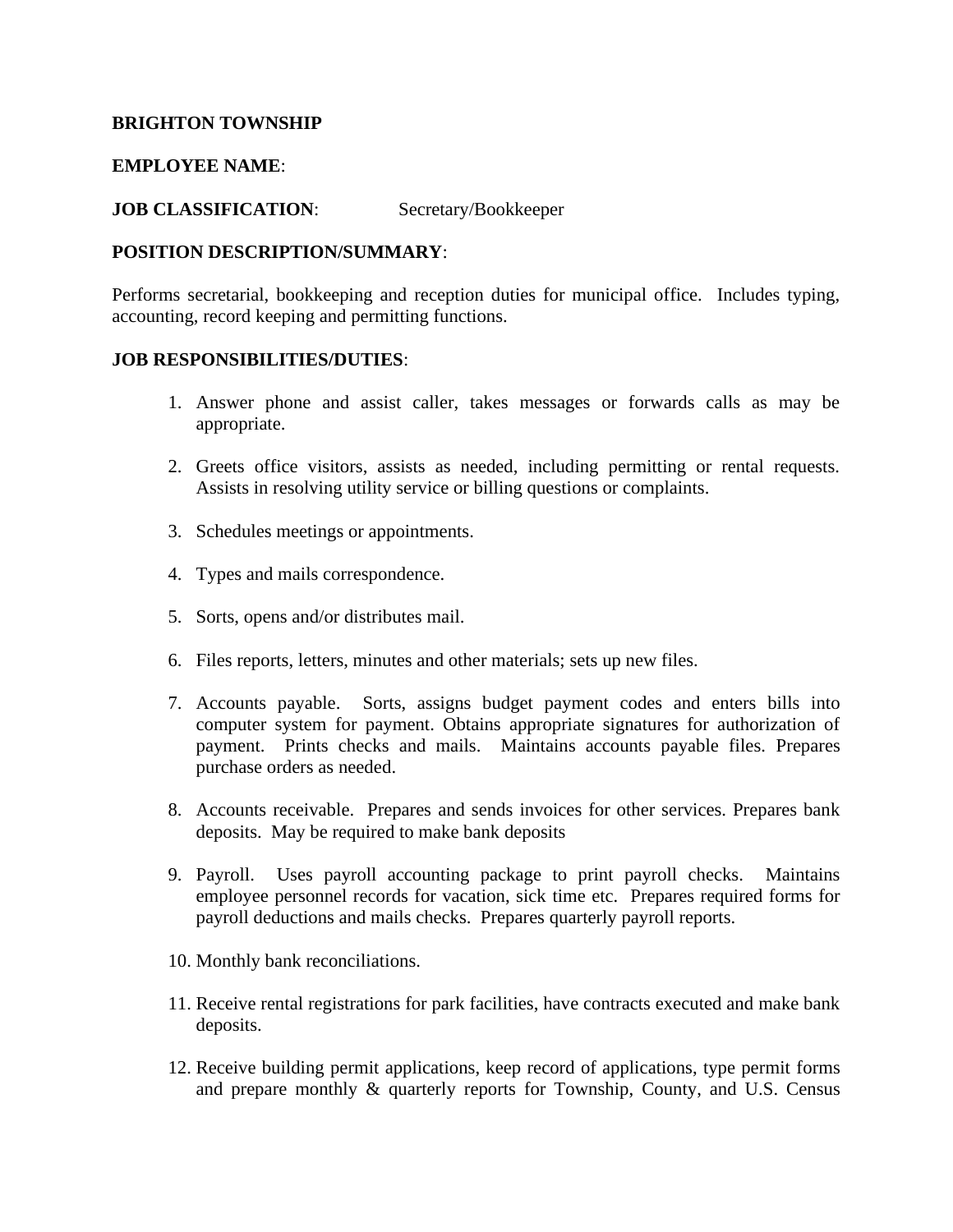Bureau of permits issued. Prepare and follow-up on occupancy permits for building permits issued. Prepare year-end reports. Maintain inspections payable spreadsheet.

- 13. Zoning matters: Prepare zoning variance hearing packets, maintain record of zoning and building code violations, track and invoice road opening permits, maintain home occupation permit files and record plans and agreements as needed.
- 14. Receive yard waste permits and prepare deposits and reports.
- 15. Receive on-lot sewage permits and maintain files for permits received.
- 16. Receive rental registration forms and maintain record of registrations.
- 17. Orders office supplies. Maintain postage machine, add postage and supplies.
- 18. Prepares IRS Forms W-2 and 1099s. Prepares quarterly and year ending tax reports.
- 19. Files workers' compensation and insurance claims. Maintains claim files.
- 20. Attend Board meetings, records and transcribes minutes. Prepares monthly financial reports for meetings.
- 21. Maintains petty cash drawer.
- 22. Prepares welcome packets and prepares new resident reports.
- 23. Other duties as assigned.

#### **SKILLS:**

- 1. Employee must be able to type, operate calculator, copier, computer, financial and accounting systems, word processor, typewriter, fax machine and other business office machines.
- 2. Mathematics: Ability to add, subtract, multiply and divide. Must have understanding of municipal accounting.
- 3. Writing: Ability to prepare minutes and correspondence to vendors or residents and write reports.
- 4. Speaking: Ability to communicate clearly with the public and co-workers in person or via telephone.

#### **SUPERVISION:**

Employee works independently with minimal supervision by the Manager.